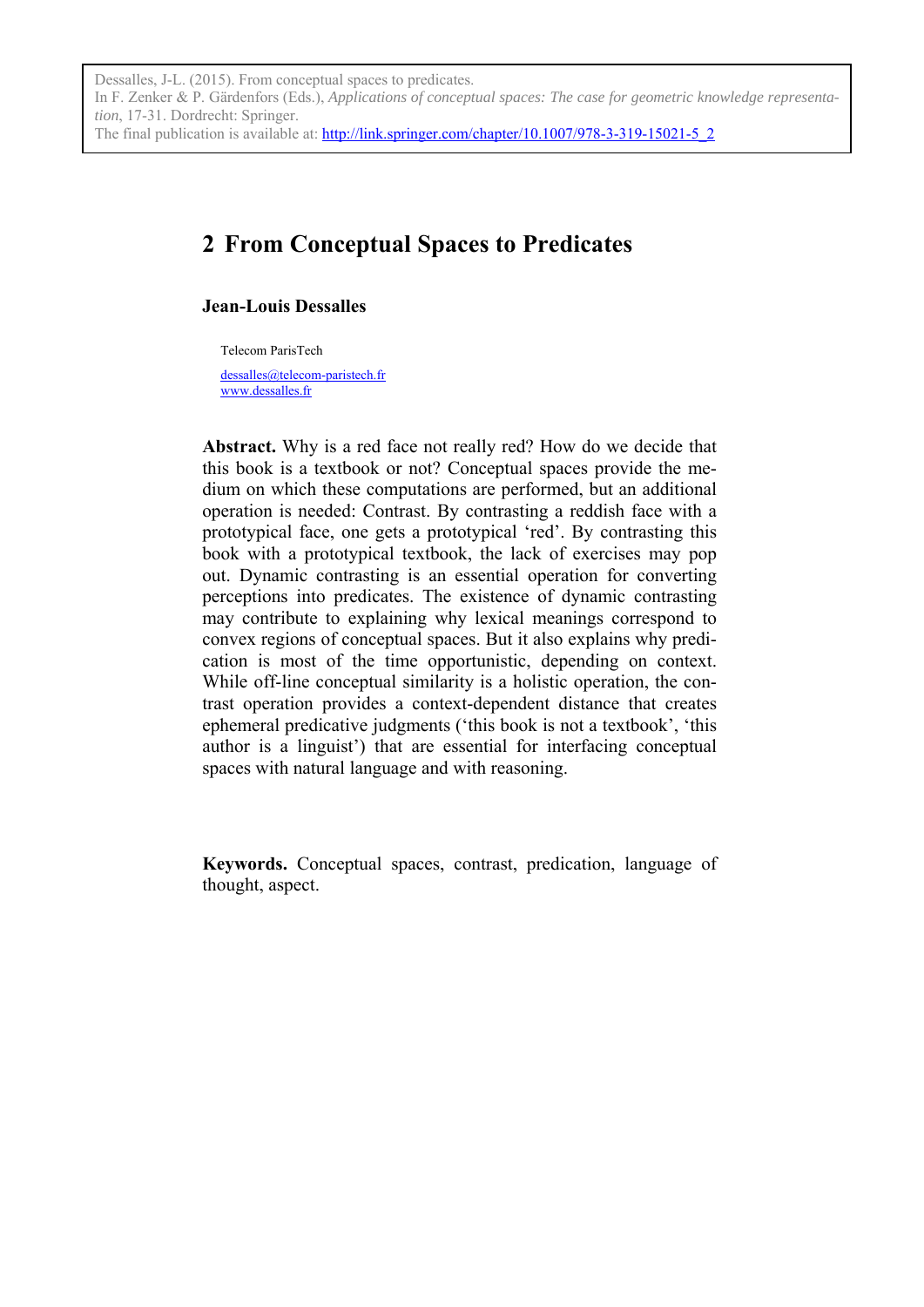#### **2.1 Introduction: Meaning** *vs.* **predicates**

The word 'concept' has been heavily used in semantics, despite its ambiguity (Machery, 2009). Most authors in linguistics use it to designate 'lexical meanings'. They would speak of the concept of 'book' and may sometimes write it BOOK. Some authors continue by 'grounding' the concept in perception, considering that the concept refers to an actual object (a book) or, in the absence of any context, to a *prototype* of book. Advocates of the prototype approach would allow membership (being a book or not) to be gradual (Rosch, 1978). Authors from the logical tradition or the philosophical tradition would rather consider the membership function  $BOOK(x)$  as having a binary value (true or false) and would call it a (logical) *predicate*. Advocates of this second approach will equate the concept with its 'extension', which corresponds to its so-called 'truth values' (the set of all *x* that make  $\text{BOOK}(x)$  true). Much misunderstanding results from the fact that the word 'concept' may be used by different authors to designate sometimes prototypes and sometimes predicates. The purpose of the present paper is to suggest that the two notions should be kept separate.

This position may be surprising, as predication, understood as concept membership, is often considered by both schools to rely on fundamental cognitive abilities, such as object recognition, that we share with other animals. Hence the proposal that animals do have concepts (Fodor, 1975) and that there is full evolutionary continuity between non-human primates and humans in this aspect of the semantic competence (Tomasello, 1999; Hurford, 2003).

There are strong reasons, however, to consider that prototypes and predicates both exist as cognitive representations, but are different in nature. The suggestion will be that predicates are transient representations that are built 'on the fly' based on prototypes, or rather on the kind of conceptual representations hypothesized by Gärdenfors (2000; 2014). In the next section, I will oppose the two traditions mentioned above (prototypes *vs.* predicates) and highlight the fact that both, separately, are unsuccessful in solving the problem of lexical meanings. Then, I consider how conceptual spaces (Gärdenfors, 2000) deal with the challenge of interfacing with reasoning. Building on that model, I will define the *contrast operation*,

2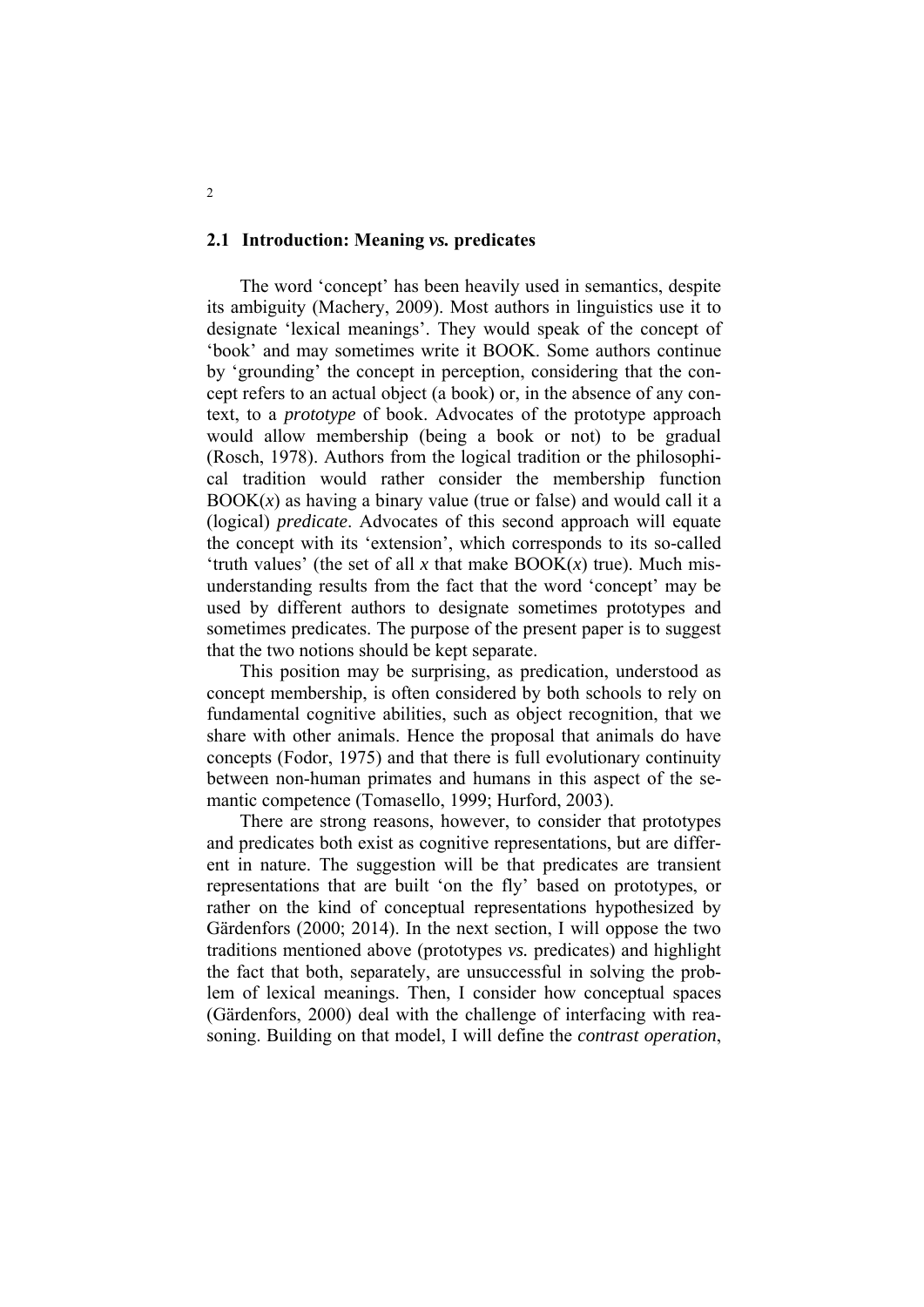to show how conceptual spaces may support logical reasoning. As will be suggested, predicates are formed 'on the fly' and are ephemeral constructs. To illustrate this point, I will consider temporal aspect and its role in predication. Lastly, I will consider the predicative ability from a functional and evolutionary perspective.

## **2.2 Two incompatible definitions of meaning**

Meanings are attached to language: words, phrases and sentences can be meaningful. But meanings play other roles. They refer to perceived objects, scenes or events.

(1) The red book on the chair to the right of my desk

In (1), the phrase refers to a specific object that may be, for instance, wanted by the speaker. To be fully understood, the phrase must be processed in the current environment, in interaction with perception. One wouldn't say that the interpreter got the meaning of the phrase if she is unable to provide a spatial description of the scene, for instance by drawing a sketch of it. Meaning is not only in words; it is 'rooted', or 'grounded', in perception. The difficulty of assigning a meaning to (2) does not lie in the meaning of words, but in the difficulty of forming an image of the object in the absence of any particular context.

(2) The garden of the door

Meanings are not only related to perception, but also to reasoning. Language is not used just to refer to things in the environment, as in (1). It is used to convey propositional attitudes. Example (1) is incomplete in this respect and may generate an answer like: "So what?". Attitudes express surprise, (dis)belief, and positive or negative emotions or desires (Bratman, Israel & Pollack, 1988; Dessalles, 2007). One may continue example (1) by saying "It's no longer there!", or "It's the best I've read recently". In the Fregean tradition, only *predicates* (with no free variables) can support attitudes. A basic test to recognize predicates is negation. A perceptual meaning of 'book' cannot be negated. No perception can illustrate what a *not-*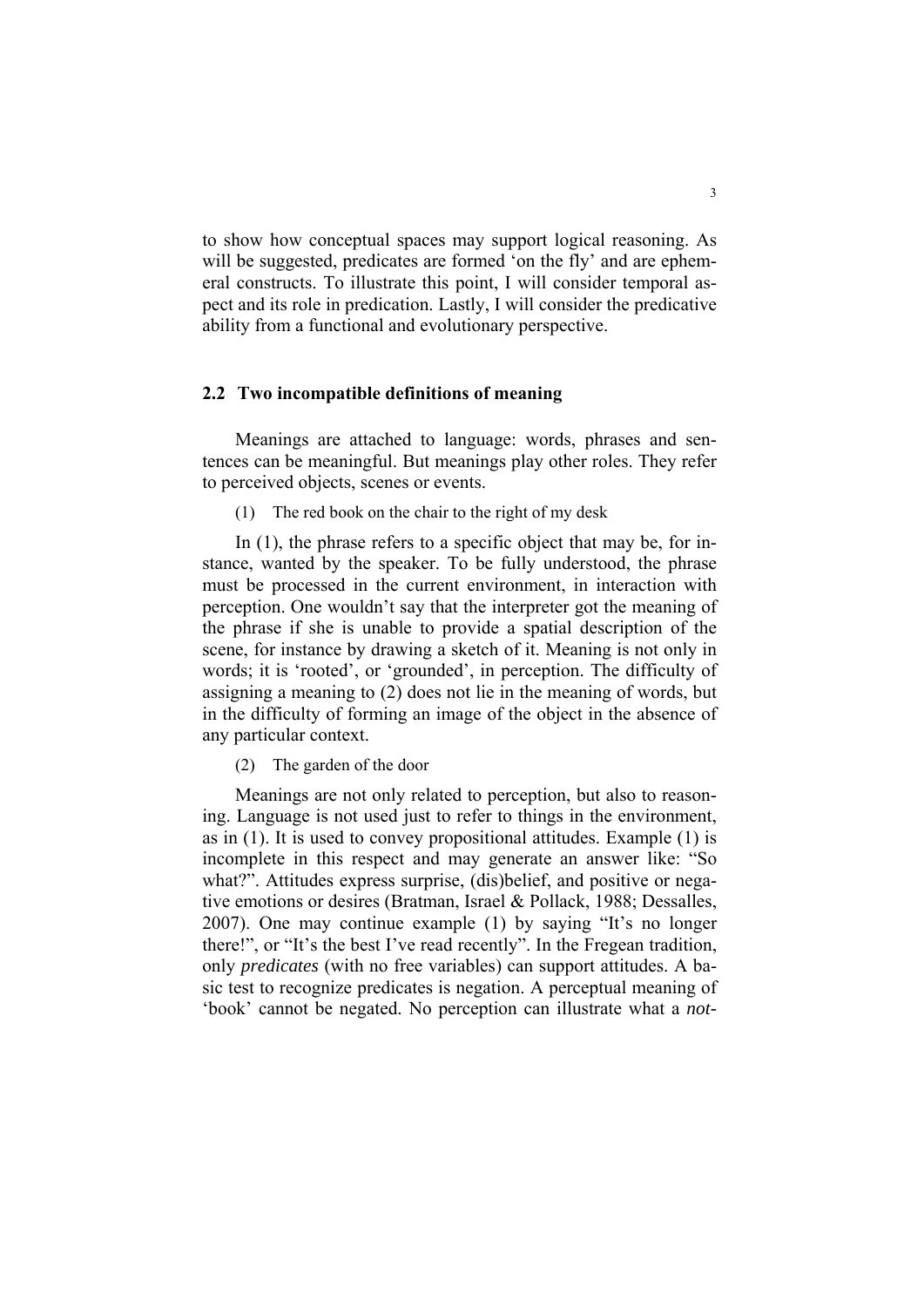*book* would look like. However, negation can be systematically used on predicates: "It isn't a book", "it's not red", "I haven't read it".

When defining the nature of meanings, one has to ensure that they correctly interface with these three domains: language, perception, reasoning (figure 2.1). Unfortunately, the corresponding requirements seem irreconcilable (Ghadakpour, 2003). Perceptual representations such as prototypes *à la* Rosch (1978) or regions of 'conceptual spaces' *à la* Gärdenfors (2000) are of course perfectly fit for matching perceptions. They also interface well with words. Using figure-ground distinctions (Gärdenfors, 2014), they can be used to provide different meanings to expressions like "the neighbour's cousin" and "the cousin's neighbour". However, they do not support negation and logical reasoning: there is no prototype for 'not-book' or 'not-red book'. Attempts to define negation as a comparison procedure would miss the point. The problem is to define a context-sensitive distance and a context-sensitive threshold to decide whether this object is, or is not, a book. No absolute distance from prototype can support judgments like "This is not a book, it is too thin", "This is not a book, it lacks bibliographic references" and "This is not a book, it's a collection of essays".



**Fig. 2.1**. The three interfaces of meaning

Another famous attempt to define meanings consists in considering that they are built on a 'mental lexicon'. According to this tradition, meaning construction boils down to a mere translation from actual language to a 'language of Thought' (LOT) (Fodor, 1975). This approach has potential internal inconsistencies, though, depend-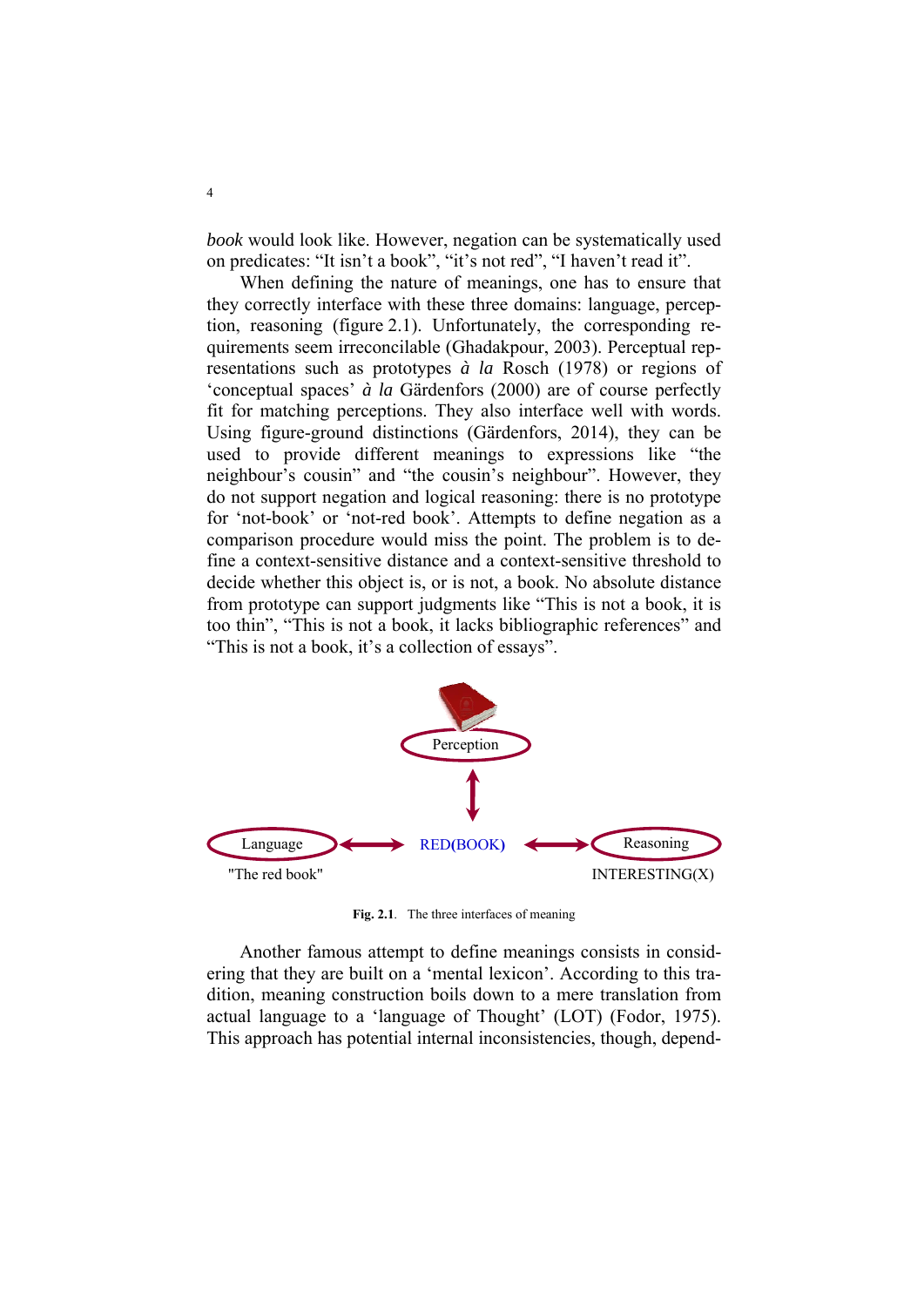ing on how the mental lexicon is constructed (Fodor, 1981; 1998; Fodor & Lepore, 1992; Ghadakpour, 2003). One may choose to *define* lexical meanings in terms of other meanings. The meaning of 'kill' will be equated with something like KILL $(x, y) = CAUSE(x, y)$ DEATH(*y*)). Various formalisms have been proposed to encode such definitions, including flat logical expressions, description logics,  $\lambda$ calculus, lexical conceptual structures, recursive feature structures and frames. The very idea of definition is, however, problematic (Fodor, Garrett & Walker, 1980; Fodor, 1994). First, correct and complete definitions are nearly impossible to find (except in the limited domain of mathematics). For instance, one wouldn't say that a judge is killing the defendant by sentencing her to death, despite definitely causing her death by doing so. Second, definitions do not avoid the problem of having primitive, undefined meanings, such as CAUSE in certain accounts (Jackendoff, 1983). Third, definitions offer no grounding in perception (Harnad, 1990). They provide no means to distinguish geese from ducks (Jackendoff, 1983) or pebble from stone or rock. Lastly, by making no distinction between the inner structure of lexical meanings and the structure of combined meanings attached to phrases, the definitional approach explains meaning construction by mere structural matching or unification; but meanings can only grow in this process, leading to implausibly large structures when discourse is processed. This problem has been called the *monotonous compositionality paradox* (Ghadakpour, 2003).

Different studies in cognitive linguistics proposed dynamic mechanisms as an alternative to static definitions. For instance, force dynamics (Talmy, 1988) intends to capture aspects of causation and modality. Note, however, that most of these approaches still postulate the existence of static structures attached to words, such as image schemas (Langacker, 1987). For this reason, they are not immune to the critique addressed to the definitional version of LOT. The same is true of procedural approaches to meaning, such as frames (Johnson-Laird, 1977), in which lexical meanings depend on procedures that must be executed on the fly. Despite their dynamic aspect at the time of execution, the procedures themselves constitute static structures attached to the lexicon. This makes them vulnerable to all the problems of the definitional version of LOT.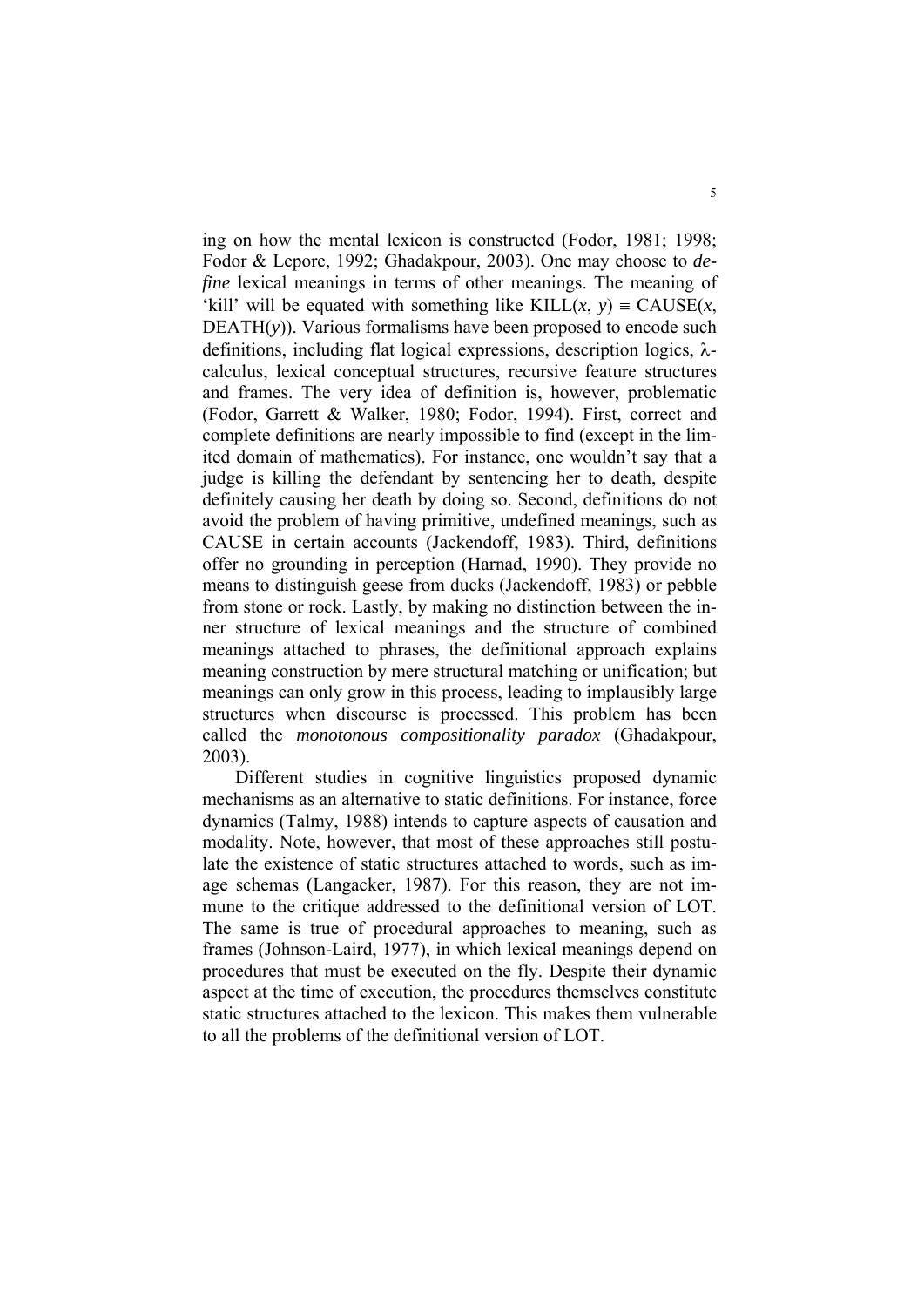An alternative version of the LOT hypothesis considers that lexical meanings are atomic, *i.e.* have no internal structure, but are linked to each other. Different formalisms have been proposed to represent links between meanings, including logical knowledge bases, semantic networks, theories and conceptual graphs. This *relational* view of meaning is however exposed to the problem of holism and to the frame problem (Fodor  $&$  Lepore, 1992): There is no way to circumscribe the effects of elementary changes in knowledge.

Both approaches to LOT, the definitional one and the relational one, are equally exposed to the grounding problem. Their representations are just floating symbols, defined using other symbols or being linked to them, without ever being connected to perceptions (Harnad, 1990). The very idea of a LOT, based either on definitions or on relations, amounts to a clumsy duplication of perception. How can we decide which perceptions deserve being represented in LOT? Since perceptions are continuous and graded, whereas a LOT, like any language, is necessarily discrete, most perceptual nuances are supposed to remain outside of our conceptual power. The LOT hypothesis therefore does not explain why human beings can conceptualize any perceptual distinction. For instance, one may compare two colours and state that one is lighter than the other, without being able to define the two colours or even being able to name them.

Considering certain problems of the traditional approaches to LOT, Fodor proposed a non-definitional and non-relational approach, in which all concepts preexist, before some of them happen to be used (Fodor, 1998; Chomsky, 2000). This innatist model of conceptual knowledge is still vulnerable to the grounding problem. Moreover, it is forced to deny the very possibility of acquiring new meanings that were not pre-existent. Note that the definitional and the relational version of LOT are quite uncomfortable with the acquisition issue, as the child has to guess non-trivial (external or internal) structures when exposed to a new word.

Neither the prototype approach nor the LOT hypothesis seem to support the three interfaces that any theory of meaning must explain: with language, with perception and with reasoning. Prototypes do not support negation, and LOT meanings are not grounded. The only way out of the conundrum, as we suggest following Ghadakpour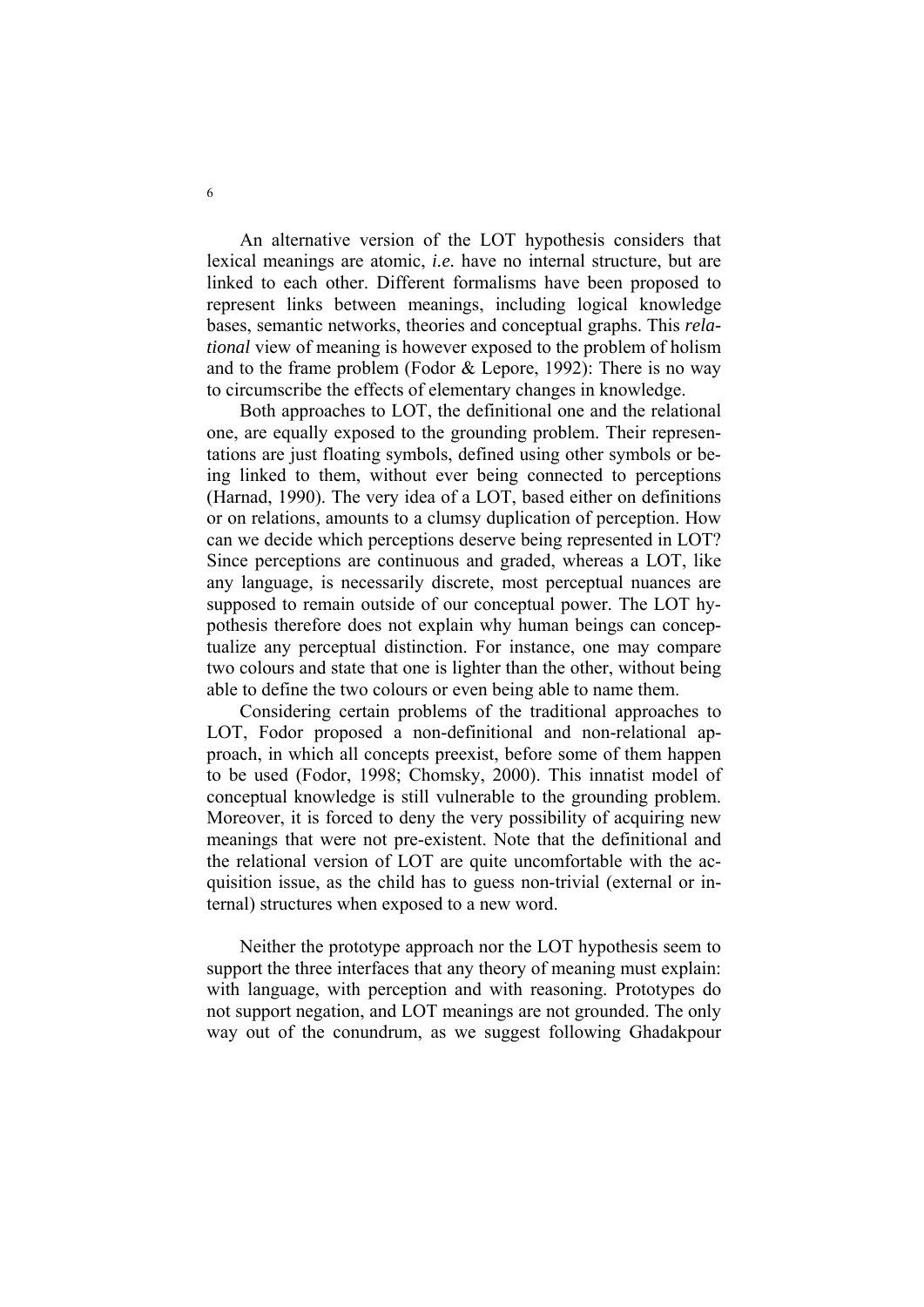(2003), is to consider that there are no such things as complex permanent symbolic structures attached to the lexicon. The structural part of meanings that supports their logical role will be presented as an ephemeral construct. In the model presented here, predicates are only transitory and do not exist as permanent structures.

### **2.3 Conceptual spaces and categorization**

Our problem, in a nutshell, is to define grounded predicates. Let's start by accepting Harnad's (1990) point that by combining purely symbolic structures, one will never get grounded representations. One may know that a book is a physical object made of paper that can be read, but if one has no perceptual grasp of what 'physical', 'paper' and 'read' mean, one will never be able to recognize actual books when one perceives them. Moreover, one will be unable to understand metaphors involving perceptual distance such as "It's not a letter you are writing, it's a book!" or "This cupboard opens like a book".

Our best chance is therefore to start from grounded representations and see how we can allow them to support negation, propositional attitudes and logical reasoning as predicates do. We may start from conceptual spaces (Gärdenfors 2000, 2014) because, as we will see, their geometrical nature makes them suitable to our purpose.

Gärdenfors (2000, 2014) offers an original account of the nature of meaning. He insists that meanings are geometrical entities. They belong to metric spaces that they share with perceptions. As a consequence, two meanings in the same 'conceptual space' may be more or less similar. More importantly, lexical meanings refer to convex regions in one of these 'conceptual spaces'. This means that if two objects are called 'book', all objects that fall in-between in the conceptual space will be identified by the word 'book' as well. Gärdenfors set himself the goal of identifying the various spaces in which lexical meanings are located, depending on the semantic nature of meanings (such as events, actions or qualities) or on their syntactic role (such as nouns, adjectives, verbs). He observes for instance that nouns correspond to regions in multi-dimensional spaces,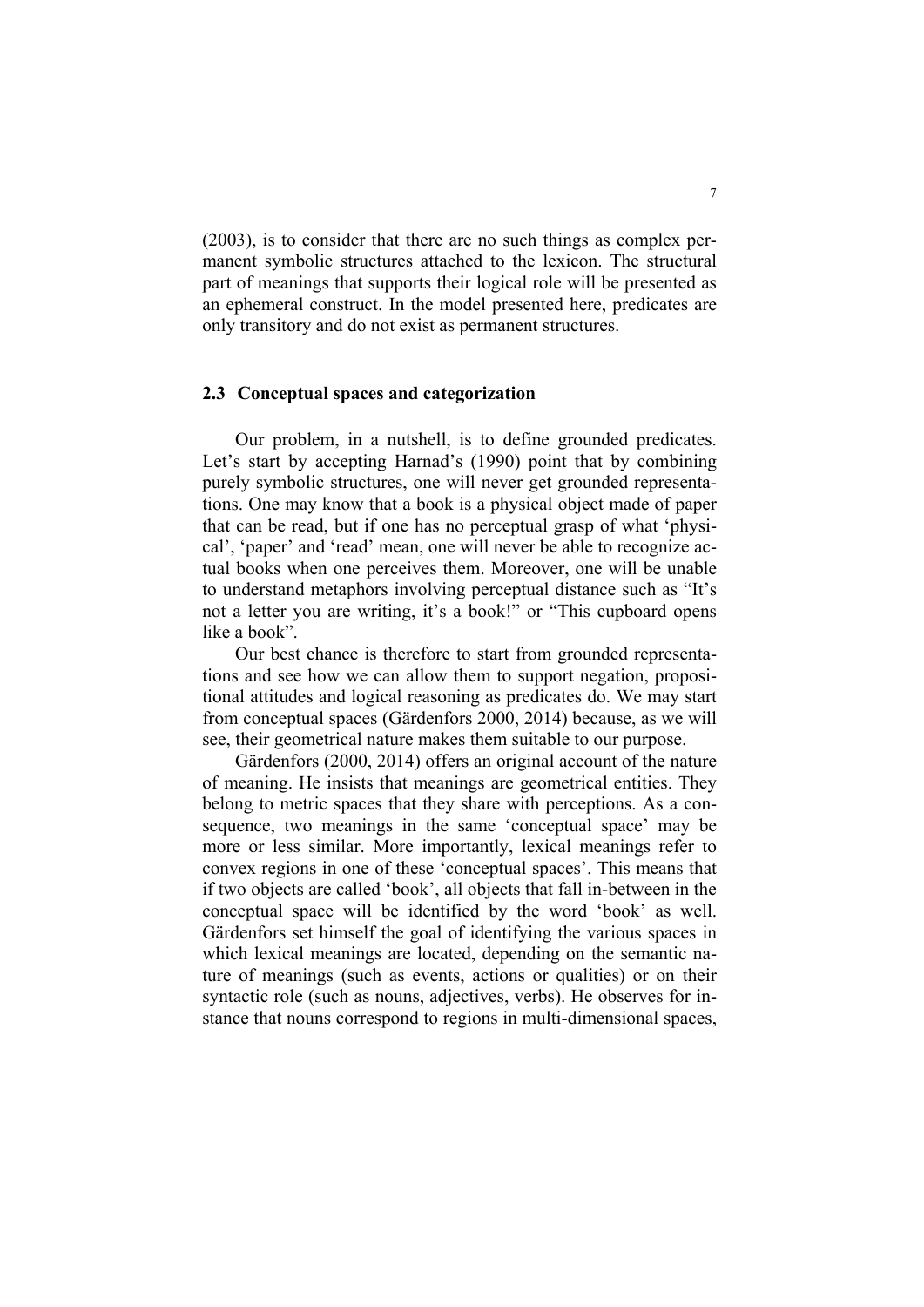whereas adjectives refer to low-dimensional or even onedimensional domains.

Conceptual spaces, as they are described by Gärdenfors, support categorization, but not predication. Categorization means that when an object is perceived, it can be assigned to a known category. Since conceptual spaces are metric spaces, such categorization is straightforward: Just associate the object to the closest category represented by the exemplars and prototypes that have been memorized. This closest-neighbour device, when strictly applied, divides the semantic space in juxtaposed polygonal cells and produces a pattern called a Voronoi partition (Gärdenfors, 2000:97). Categorization, performed this way, differs however from predication.

First, categorization is a very basic operation that is far from representing the type of membership judgments performed by human beings. Even bacteria can be said to categorize, when they accelerate in acidic regions and slow down in neutral environments, or when they synthesize  $\beta$  -galactosidase only in the presence of lactose. Are we ready to say that bacteria categorize regions based on their acidity? That they possess the concept of acidity? Or the concept of lactose?

On the other hand, membership judgments, when performed by human beings, have two non-trivial properties: they are contextdependent and they can be justified. One may say for instance, talking about an electronic book: "It is a book, because it has been properly published". Though a prototypical book is still nowadays a physical object, a scrolling text on screen can be called 'book' without hesitation in an appropriate context. The membership judgment in this example contains a justification which is also contextdependent: "because it has been properly published". Negative membership judgments like "This is not a book, it is too thin", "This is not a book, it lacks bibliographic references" and "This is not a book, it's a collection of essays", contain context-dependent justifications as well. These justified positive and negative membership judgments are exactly what predicates do.

Distance-based categorization does not produce any negative membership judgment. Everything is a book, more or less. The only way to refuse bookness to an object would consist in finding a closer resemblance to another prototype, *e.g.* a notebook. But a thin book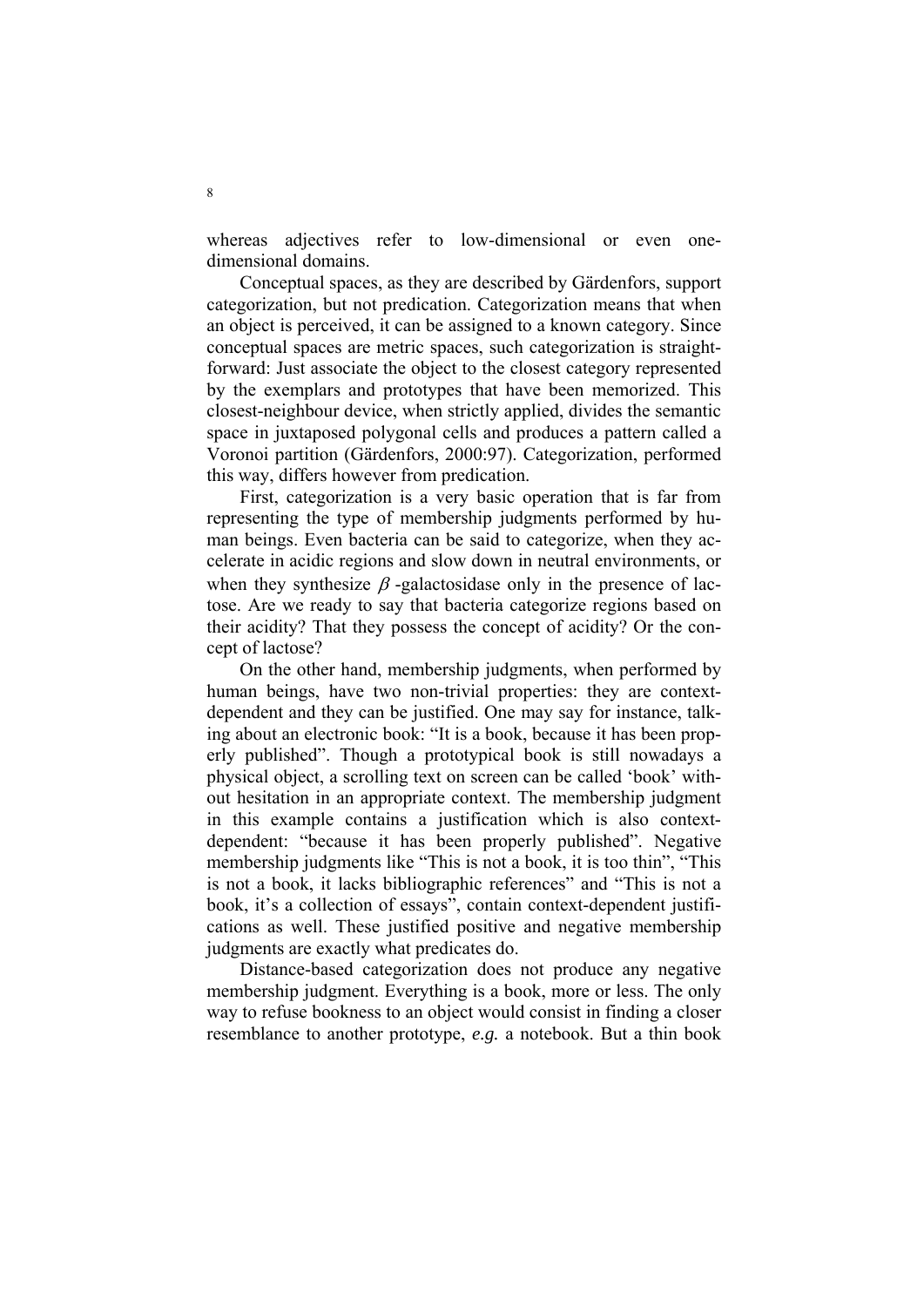may look like a notebook and still be a book. Distance-based categorization cannot produce context-dependent negation. Moreover, convex regions of conceptual spaces do not support negation. Attempts to define 'not-book' and 'not-red' would produce nonconvex regions. For instance, if 'not-red' is understood as 'any colour but red', it will correspond to the whole colour space with a convex hole in it and will not itself be convex. Moreover, standard distance-based categorization cannot give rise to any justification, other than "It looks like X". This mere resemblance statement given as justification cannot be context-dependent. As we can see, there is quite a gap between standard categorization and predication.

Conceptual spaces can obviously produce basic categorization, based on distance to nearest neighbour. However, Gärdenfors does not provide any mechanism through which conceptual spaces would produce predicative judgments. The next section shows how such a mechanism can be defined.

## **2.4 The contrast operation**

The main thesis of the present paper is that membership judgments, which are sometimes considered to be the main role that 'concepts' have to fulfill, cannot be deduced from distance to prototypes. Available distances, such as those used in prototype theory, in neural networks or in conceptual spaces, are *holistic*. This means that they are computed on many dimensions: all available dimensions in prototype theory, dimensions that are statistically relevant in neural networks, or the various dimensions of the conceptual space to which the prototype belongs. An object that differs from the prototype in only one respect is unlikely to be rejected using a holistic distance. A negative membership decision like "This object is not a book, it is too thin" will not be generated if the object has all the typical characteristics of a book but thickness. Discrepancy on only one dimension does not make a difference when there are many dimensions (colour, shape, matter, pages, printed content, title, publisher, references, …) on which the object matches the prototype.

Following Ghadakpour (2003), we claim that membership judgments are generated by using a *contrast operation*. The object *O*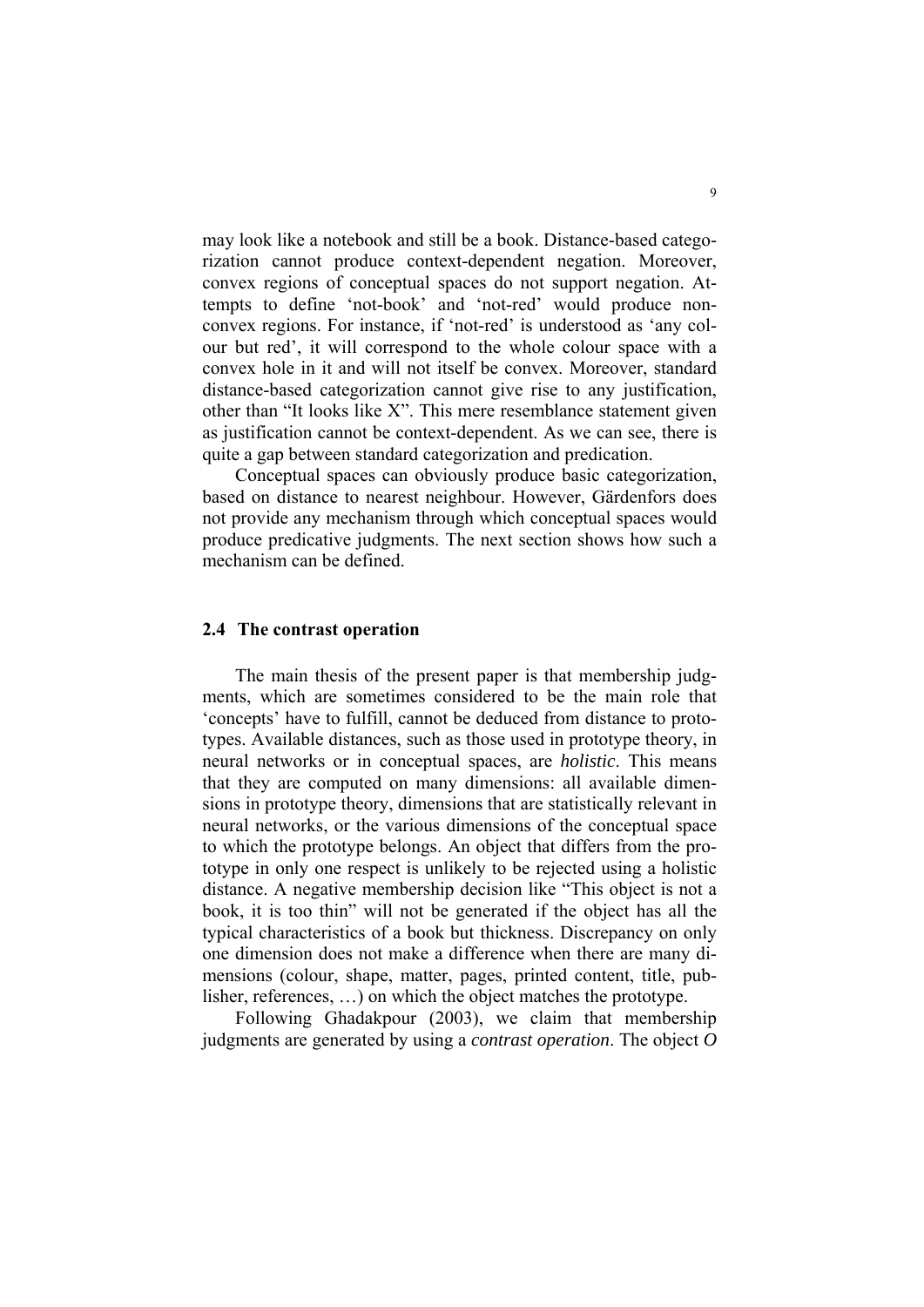is contrasted with the *closest* prototype *P*. We may write the output of this operation  $C = O - P$ . The use of the minus sign is not fortuitous: in the spirit of conceptual spaces, the contrast operation can be implemented using the difference between vectors. Note that *C* is not a distance, but a vector (*i.e.* a concept). Figure 2.2 illustrates how contrast works. The representation of a given book *O* is contrasted with the 'textbook' prototype. The resulting vector, shown as a dashed arrow, provides a *contrastive dimension*. Though figure 2.2 shows only two dimensions, the contrast operation is performed in a multi-dimensional space including all dimensions on which objects (here, books) are perceived.



**Fig. 2.2**. Schematic representation of the contrast operation. Circles represent two prototypes (novel and textbook) along two dimensions: quantity of bibliographic references and coherence of the story line. Dots represent a few books that are close to the two prototypes. The dashed arrow represents the contrastive dimension between book *O* and the 'textbook' prototype.

The contrastive dimension serves as basis for several further operations. One of them is *modification*. For instance, as far as the contrastive dimension matches the 'story line' dimension, *O* may be characterized as 'a textbook with a story line', or as a 'narrative textbook'. Since *O* and the associated prototype are close along many dimensions, *C* can often be approximated by a low dimensionality vector. For this reason, according to Gärdenfors, *C* is likely to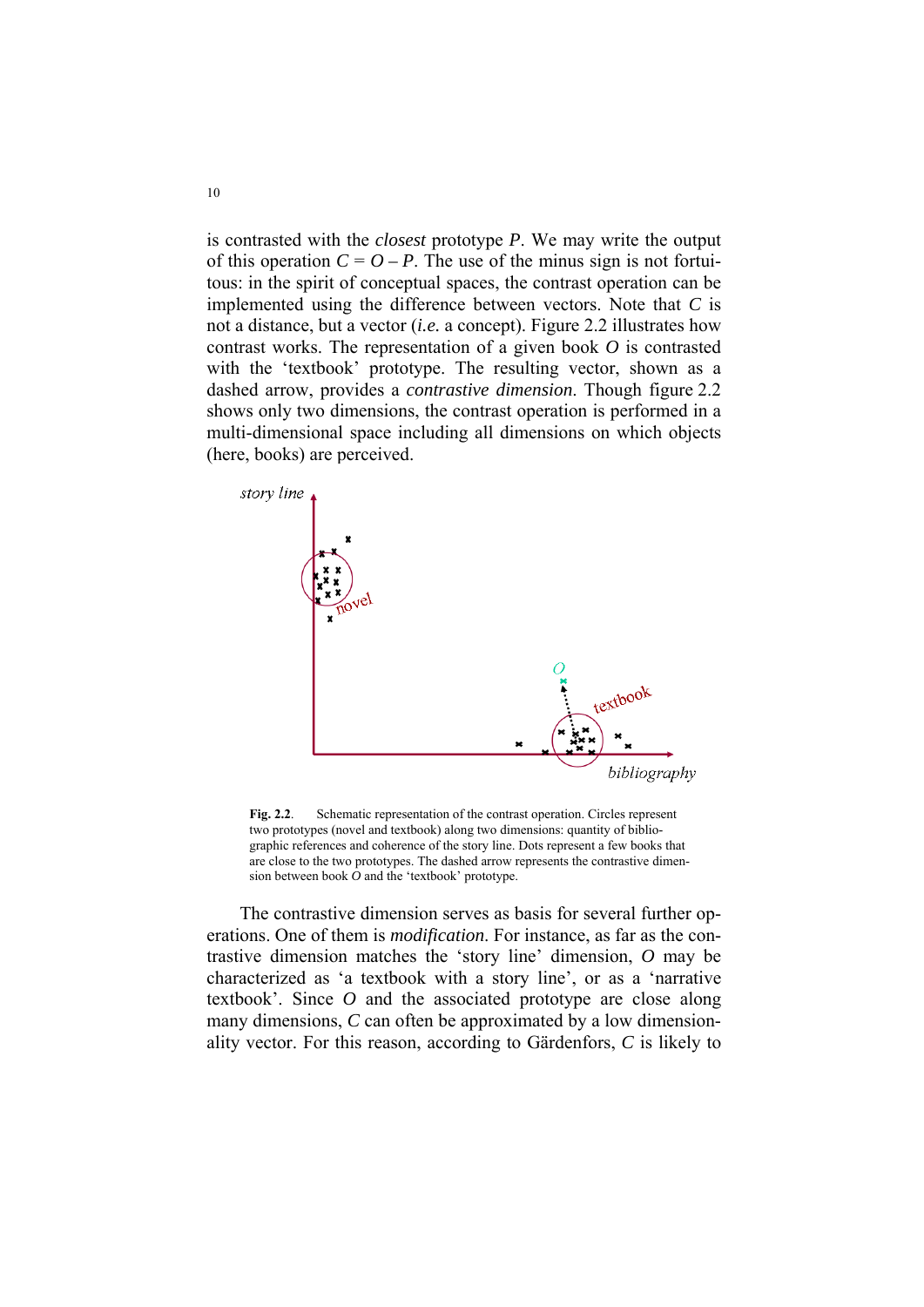fall in the region of an adjective. If one compares a 20-page book to a prototypical book, the difference will be close to the prototype of 'thin' or 'thinness'.

Modification through adjectives ('narrative', 'thin') or through specifying phrases ('with a story line') is involved in the operation of predication, and translates directly into logical predicates  $(thin(O), ...)$ . These predicates, which result from contrastive judgments, are not easily produced by systems that rely exclusively on global distances, such as prototype-based models or conceptual spaces in their basic form, without introducing external notions such as 'salience'. Modifying predicates, however, come naturally with the contrast operation. In a judgment like "This girl has a red face", the adjective "red" needs not be metaphorical nor a distorted version of the redness prototype. It merely results from the contrast between the girl's face and a prototypical face, as the difference may happen to match the prototype of 'red'. The modifier ('narrative', 'with a story line', 'red') is not a distorted representation, but an accurate representation of the difference  $O - P$  (figure 2.2).

The contrast operation, as proposed here, can be seen as a cognitive device that supports 'lexical contrast' (Murphy, 2003:170). Moreover, it avoids any notion of 'salience' to explain context dependency. Adjectives like 'thin' or 'big' may be applied to objects of various sizes: "a big flea", "a big galaxy". The meaning of these phrases cannot be determined by two separate computations, as in a writing like  $BIG(x)$  & FLEA(x) (Kamp & Partee, 1995). The meaning of 'big' has to be understood in the flea context or in the galaxy context. The contrast operation provides this context dependency by determining both that the adjective 'big' is relevant and on which scale it is interpreted. The perceived flea (resp. galaxy) contrasts with the prototype of flea (resp. of galaxy) by its size; the scale (millimetres *vs.* thousands of light-years) comes from the standard deviation of the prototype. This works if the prototype of 'big' belongs to the conceptual space of homothetic transformations.

The contrastive dimension plays also an essential role in the most basic form of predication: membership judgments. In the example of figure 2.2, should we opt for *textbook*(*O*) or for its negation? The contrast operation by itself does not produce membership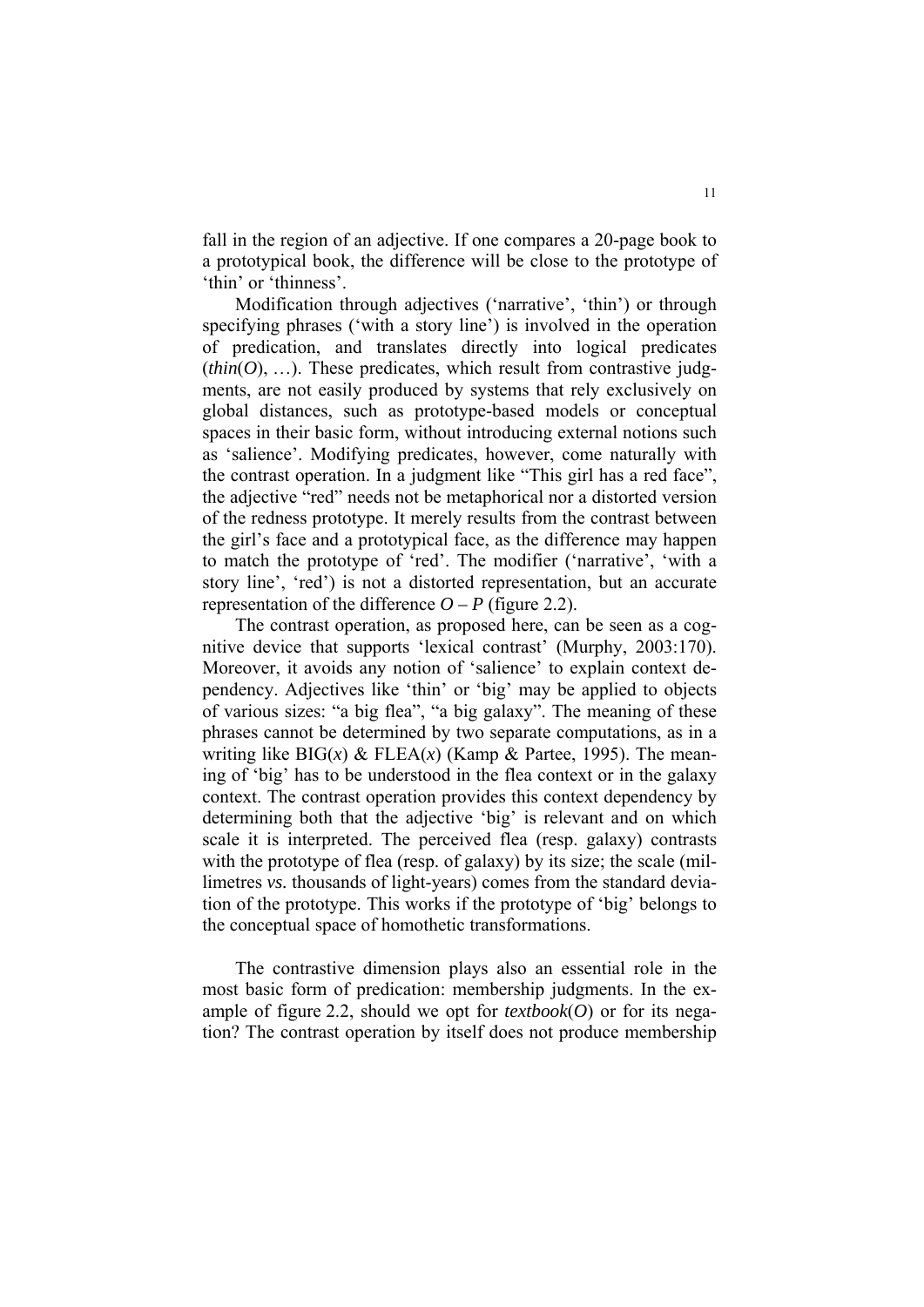judgments. A binary decision is required in addition. The contrast operation provides the space on which this membership decision will be made. "This book is thin, but it is still a book", or "This book is too thin to be a proper book". This kind of binary decision is a *topological* decision. It first creates a frontier *F* on the contrasting dimension, and then decides whether the object and the prototype are on the same side of the frontier or on opposite sides (figure 2.3).



**Fig. 2.3**. Membership decision based on contrast.

The combination of contrast and binary separation has been invoked to account for antonym pairs (Paradis & Willners, 2011). By taking 'contrast' literally as a difference, however, we explain context sensitivity in oppositions ('chair *vs.* stool', 'chair *vs.* sofa') without appealing to notions such as 'contextually relevant properties'. Relevance is an output, rather than an input, of the contrast operation (Dessalles, 2008).

Interestingly, the combination (contrast  $+$  binary decision) provides additional support to Gärdenfors claim about the convexity, or at least the star-like nature of concepts, considered as regions in a conceptual space (Gärdenfors, 2000:69). If an object is found to fall inside the frontier, any other object that is closer to the prototype along the contrasting dimension will be located inside as well. The same reasoning can be made about any contrasting dimension. As a consequence, we expect membership judgments to generate starshaped regions around the prototype. The observation that meaning should self-organize to produce a Voronoi partition (Gärdenfors, 2000:91) may follow from this star-like property, but only indirectly. Gärdenfors' observation refers to average lexical meanings emerging from language use within a linguistic community. The contrast operation, however, produces only situated judgments, for one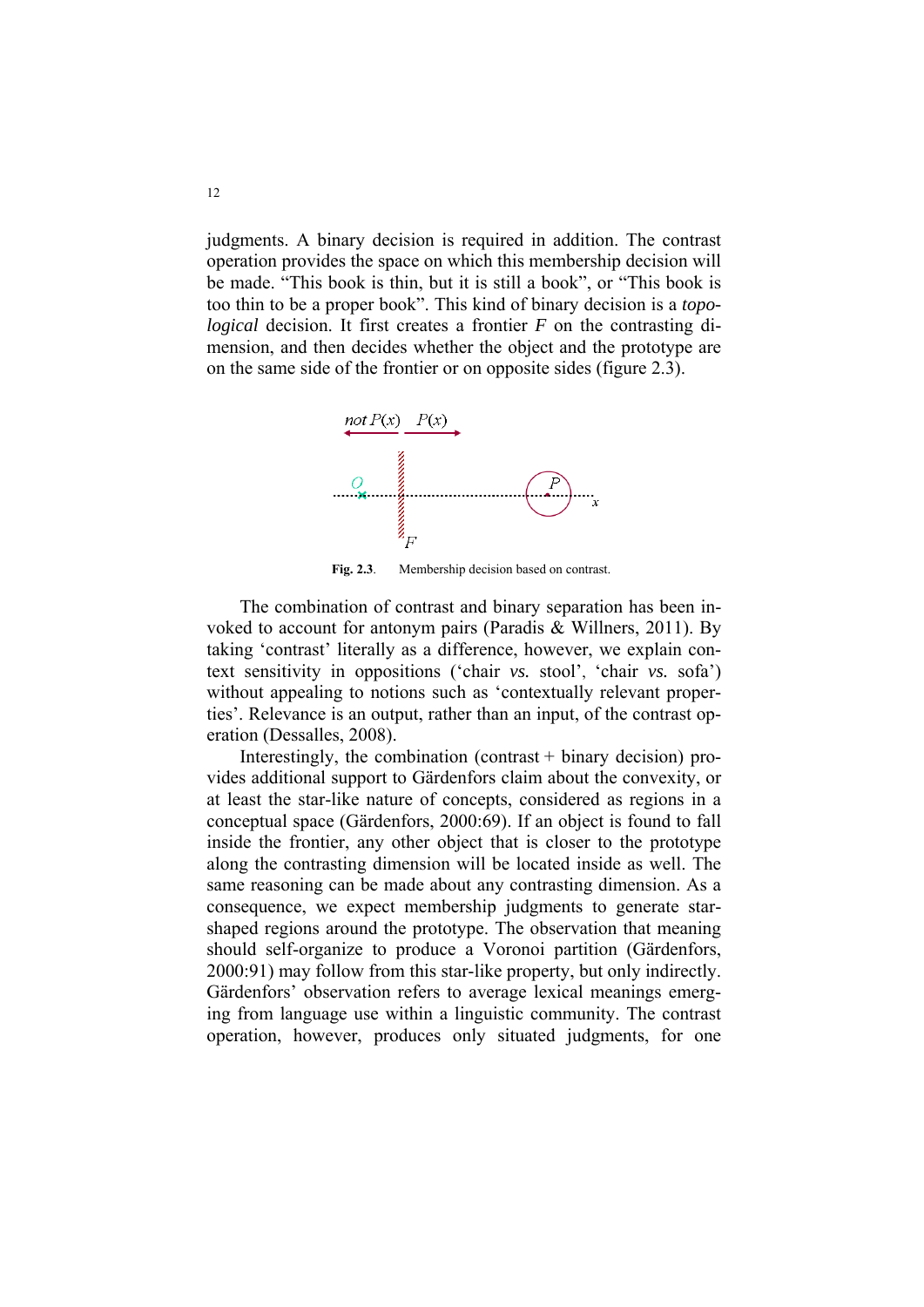speaker at a given moment. It is performed dynamically, on one dimension at a time. For convexity to emerge in conceptual spaces, judgments must be consistent across speakers, at least on average.

The present model makes a clear distinction between prototypes and predicates. The former are long-lasting representations. The latter are ephemeral representations. They are produced 'on the fly', possibly with insincerity as their purpose is often to make a point, as in "This is not a book, it's a collection of essays". Predicates support negation and attitudes, and are used in reasoning. They differ from prototypes, but are built on them. The fact that we can perform membership judgments on any object–prototype pair gives the illusion that predicates are permanent representations. They are not. They are created when needed, and they vary according to contexts. Similarly, our ability to impose binary decisions on any contrasting dimensions, graded or not, gives the illusion that 'concepts' can be defined. But these 'definitions', which serve as basis for most LOT approaches to semantics, are just-so constructs that are made up on the fly. They are not stored permanently (except in the rare cases in which their linguistic form is memorized, as when a student learns definitions by heart) (Ghadakpour, 2003). For instance, anyone knows the difference between the meanings of 'walk' and 'run', but few people are able to provide a definition for these terms. In race walking competitions, 'walking' obeys two constraints: both feet cannot lose contact with the ground simultaneously, and the supporting leg must straighten from the point of contact with the ground and remain straightened until the body passes directly over it. Such fixed definitions are no more than *ad hoc* conventional constructs. They have no cognitive reality, except for the very few that have been learned by heart (Fodor, Garrett & Walker, 1980). The only permanent conceptual features are perceptual, and are well modelled by prototypes or exemplars located in conceptual spaces, as described by Gärdenfors.

The predicative ability shows up in various parts of our linguistic competence. I mentioned membership judgments, negation and attitudes. The contrast operation is also involved in comparatives such as "warmer" and "taller". No wonder, since contrast is likely to produce low-dimensionality output, that comparatives are generally expressed through adjectives, as observed by Gärdenfors (2014). A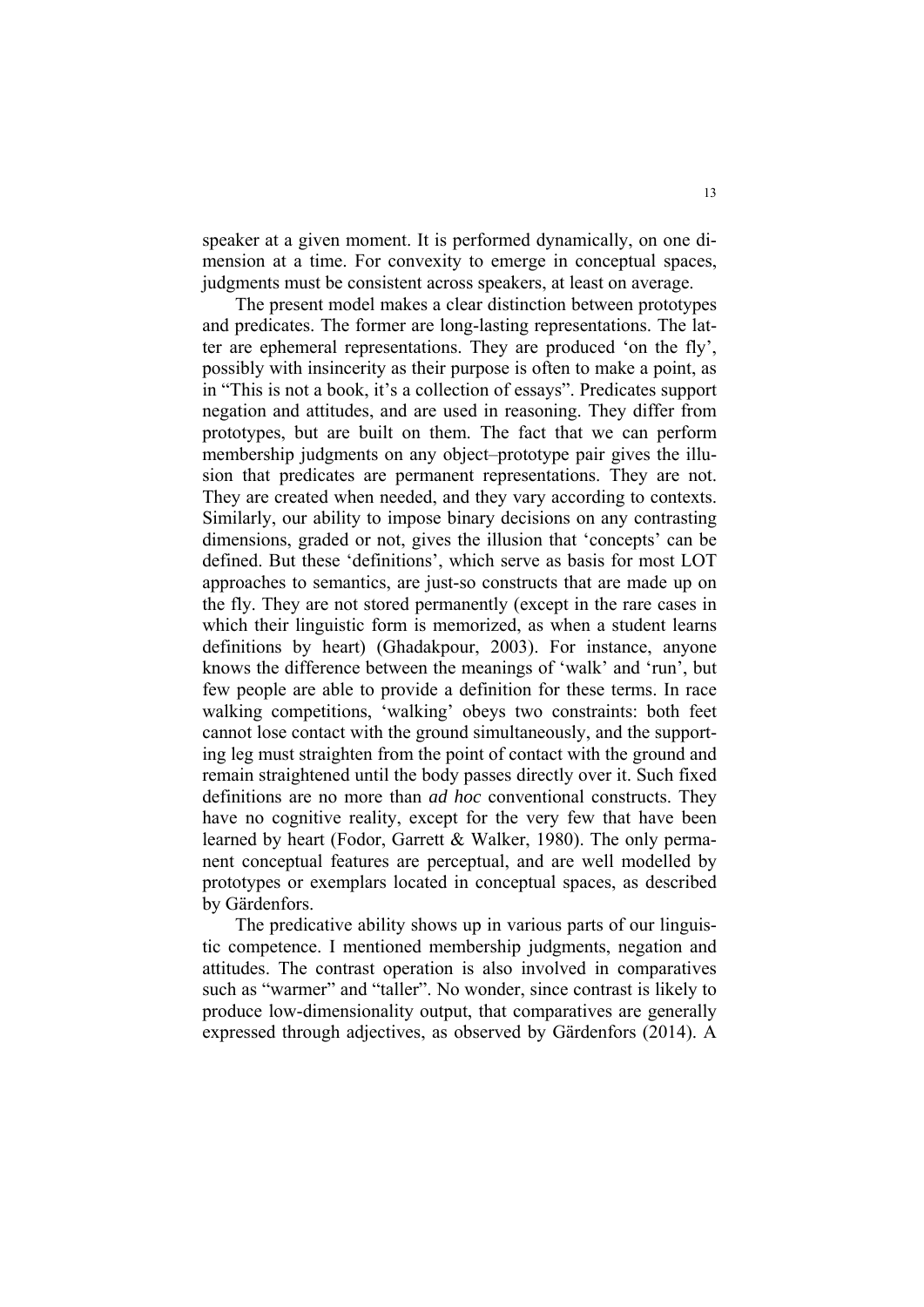comparative adjective like 'first' is ambiguous: "The first 4Gnetwork" may mean the first by its geographic coverage or the first to be deployed. This ambiguity is best explained by the fact that the contrast operation can produce different dimensions, depending on the context.

This last example highlights the fact that contrast may operate on any dimension, including time. Contrasting operations are even essential for generating aspectual distinctions. This is what we explore in the next section.

#### **2.5 Predication and temporal aspect**

From a cognitive perspective, the most basic aspectual property is the notion of *perfectivity*. This notion corresponds to the fact that a situation may be perceived and expressed either as bounded (perfective) or as unbounded (imperfective). Since perfectivity may change during semantic processing, as we will see, I prefer to use the notion of *viewpoint* (Ghadakpour, 2003; Munch & Dessalles, 2014; Munch, 2013). A situation can be seen from the outside, in which case it is seen as a (bounded) *figure*, or from the inside, in which case it is seen as an (unbounded) *ground*. The notions of 'figure' and 'ground', borrowed from Gestalt psychology, seem appropriate here, as they avoid any idea of border, contour or limit. A 'figure' is a whole (with neither interior nor frontier) and a 'ground' is regarded as a limitless area. The figure/ground distinction associated to perfectivity is illustrated in French by the difference between present perfect ("Elle a mangé") and the imperfective ("Elle mangeait"). Incompatible viewpoints provoke semantic errors.

- (3) She wants to eat the entire cake in one minute
- $(4)$  # She wants to eat the entire cake for one minute

Example (3) is correct. Example (4), however, is hardly acceptable. "To eat the (entire) cake" is a figure. It is compatible with the figure introduced by 'in' ("in one minute") but it does not match the ground introduced by 'for' ("for one minute"). In examples (5) and (6), we can observe the converse conflict, as "to snore" is perceived as a ground ('snoring' refers to a homogeneous situation).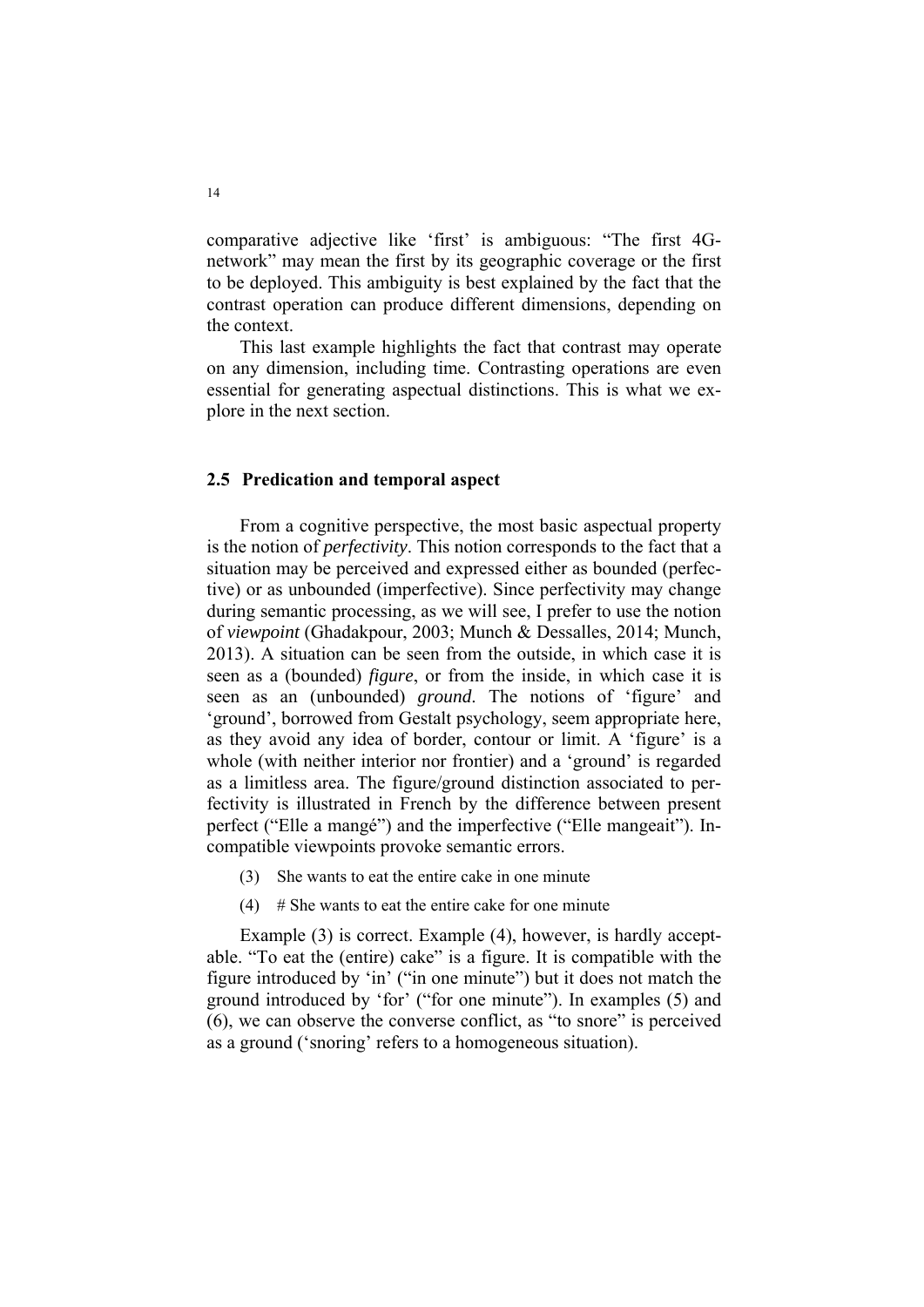- (5) # She is expected to snore in one hour (tomorrow)
- (6) She is expected to snore for one hour (tomorrow)

Note that (5) would be acceptable with a meaning like (7), which is sometimes called 'inchoative'.

(7) She is expected to snore after one hour (tomorrow)

The effect of 'in' would be the same as in "He would confess his crime in one hour (if I could question him)". Similarly, (8) is perfectly acceptable.

(8) She is expected to snore in one hour (from now)

In (7) and (8), the mention of duration concerns not the situation itself (snoring), but the period that precedes it. The simplest explanation of this apparent inchoativity consists in the fact that 'snore' denotes a situation in (5) and (6), but is predicated in (7) and (8). In these latter sentences, the 'snoring' situation is contrasted with a 'non-snoring' situation. Both 'snoring' and 'non-snoring' become figures that are topologically separated on a snoring gradient space. This change of conceptual space means also that 'snoring' looses its temporal dimension (Munch & Dessalles, 2014; Munch, 2013). A meaning cannot be contrasted on two different conceptual spaces at the same time. Being now atemporal, the 'snoring' situation cannot be matched with 'in one hour'. The English language allows the atemporal event to shift towards the end of the period introduced by  $\sin$ '.

The loss of temporality due to predication can also be seen in the two following examples.

(9) She intends to drink champagne next year (to celebrate her election)

(10) She intends to drink champagne next year for one hour

In (9), 'to drink champagne' has the meaning of 'to celebrate' or even, metonymically, of 'to be elected'. This is a predicative use, where the contrast is 'drink' *vs.* 'not drink'. In (10), temporality is imposed by the mention "for one hour". The predicative use of 'drink champagne' is now excluded. 'drink' recovers its concrete meaning of activity and can no longer designate the act of celebrating.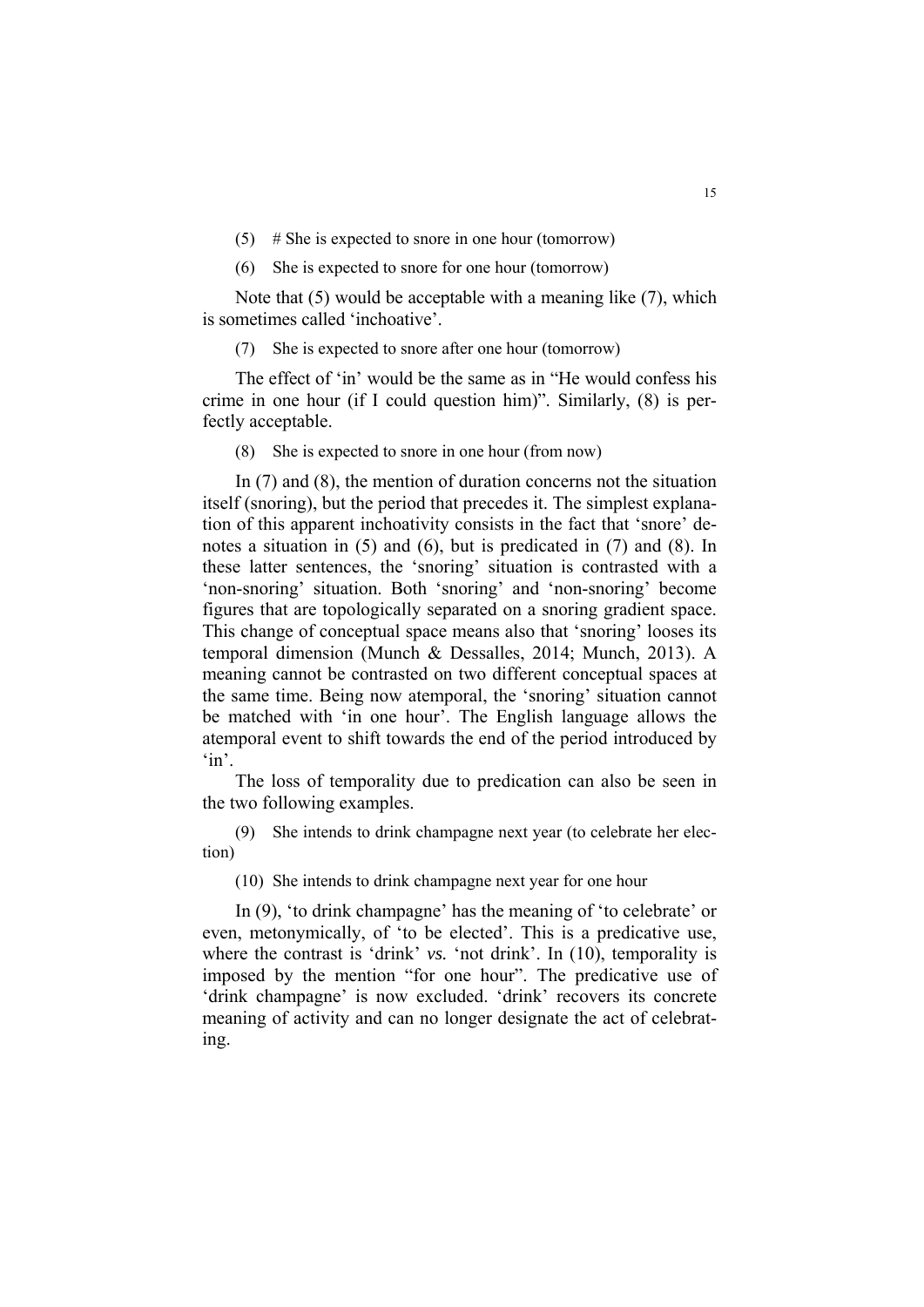Predication plays a prominent role in the determination of aspect. The phrase 'to eat cookies' normally corresponds to a ground, as it refers to a repetitive activity. But in (11), it plays the role of a binary action. This binary nature results from predication: 'to eat cookies' is contrasted with its negation (figure 2.4). It has therefore no temporal dimension. For instance, she was supposed to fast, but she broke her vow. Under this binary interpretation, 'to eat cookies' is now a figure. This allows the perfective aspect indicated by the present perfect.

(11) I know that she has eaten cookies

As we can see, the contrast operation on which predication relies provokes a change of conceptual space. The resulting situation must be considered as having no duration whatsoever (figure 2.4).



**Fig. 2.4**. Loss of temporality after contrast. When 'eating cookies' is contrasted with its negation, 'not eating cookies' (lower diagram), it is no longer a temporal ground (upper diagram), but a figure.

The existence of this mechanism shows that most situations are not by themselves figures or grounds. For instance, activities and states are classically distinguished from achievements and accomplishments (Vendler, 1957). Both accomplishments (to eat the entire cake) and achievements (to sneeze) are systematically regarded as figures (*i.e.* they are perfective), whereas states and activities are systematically supposed to be grounds (they are imperfective). The process of predication through contrast shows, however, that the distinction is not 'hard-wired'. Any state or activity, once predicated, becomes an atemporal figure. It then behaves as if it were instanta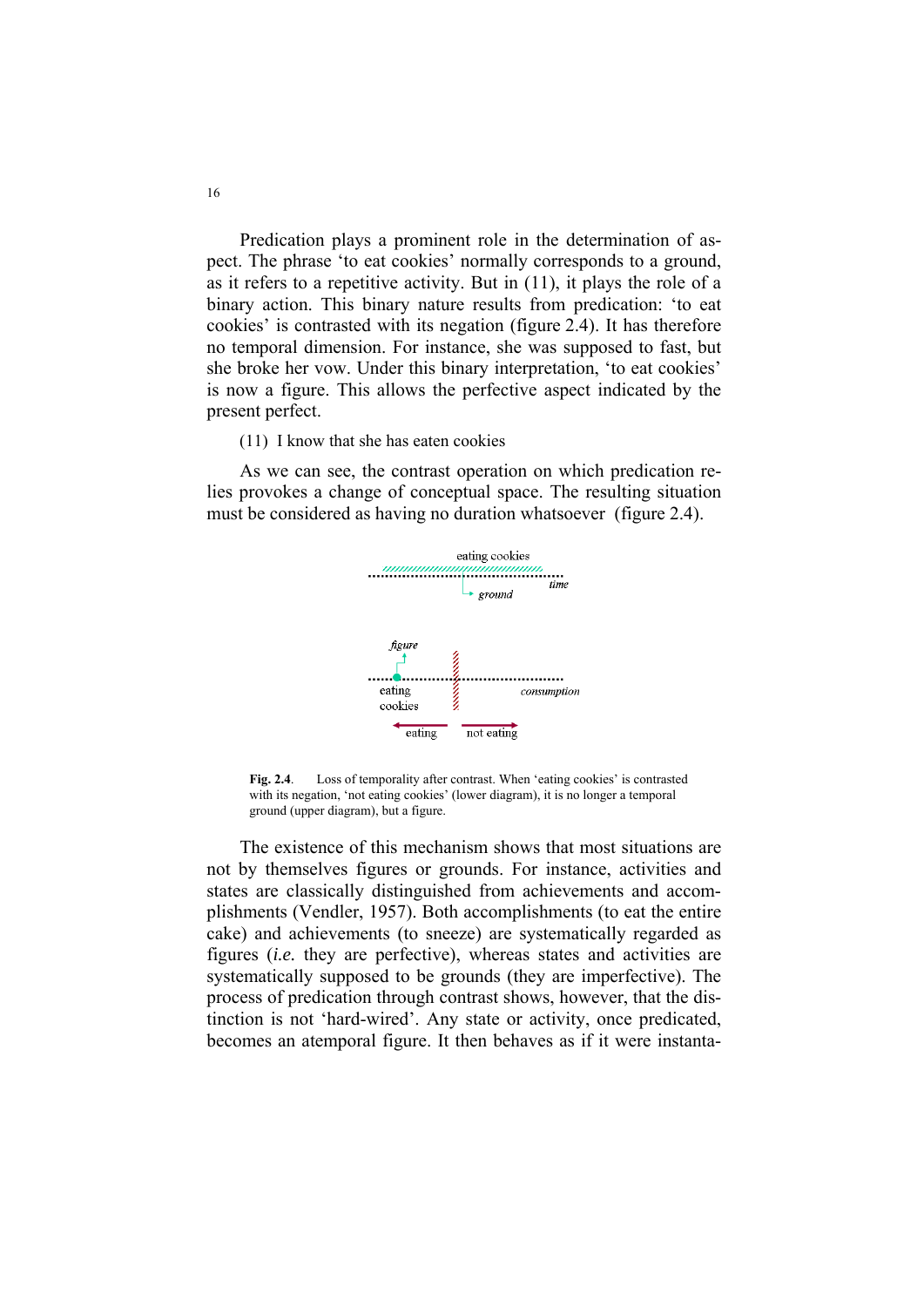neous (figure 2.4). In (12), 'be happy' must be turned into a figure to match the figure introduced by 'in'. Predication does the job, but moves the 'happiness' state to another space, a happiness gradient, where it looses its temporality. As a consequence, (12) cannot mean that her happiness lasted for one month. Only the inchoative meaning is available (to become happy after one month).

(12) She wanted to be happy in one month. (= after one month)

We understand why predication provokes a conceptual space change in these examples. The contrast operation is performed on a conceptual space, which is not the temporal one (figure 2.4). One should not conclude that the output of predication is systematically atemporal. The binary interpretation of (11) is impossible in (13), where 'to eat cookies' must keep its temporal dimension.

(13) I know that she has been eating cookies for one hour

But "eating cookies for one hour" is a ground. It does not match with the figure imposed by the present perfect. Predication can again do the job of turning it into a figure. How? By performing contrast, not on a conceptual dimension, but on duration. The binary distinction that supports predication is now between 'less that an hour' and 'more than an hour'. As a consequence, the propositional attitude in (13) must be toward the temporal extension ('more than an hour'), *e.g.* if eating cookies for that long is a feat. The same phenomenon applies in examples  $(3)$ ,  $(6)$  and  $(10)$ . Note that in  $(3)$ , the predication of "to eat the entire cake in one minute" is achieved through the converse contrast, this time 'less than one minute' against 'more than one minute'.

### **2.6 The origin of predicates**

The central thesis of this chapter is that there is a fundamental difference between lexical meanings and predicates. Lexical meanings refer to exemplars and prototypes, which belong to conceptual spaces. Predicates, on the other hand, are produced on the fly through a contrast operation. The necessary use of contrast when performing membership judgments contributes to explaining why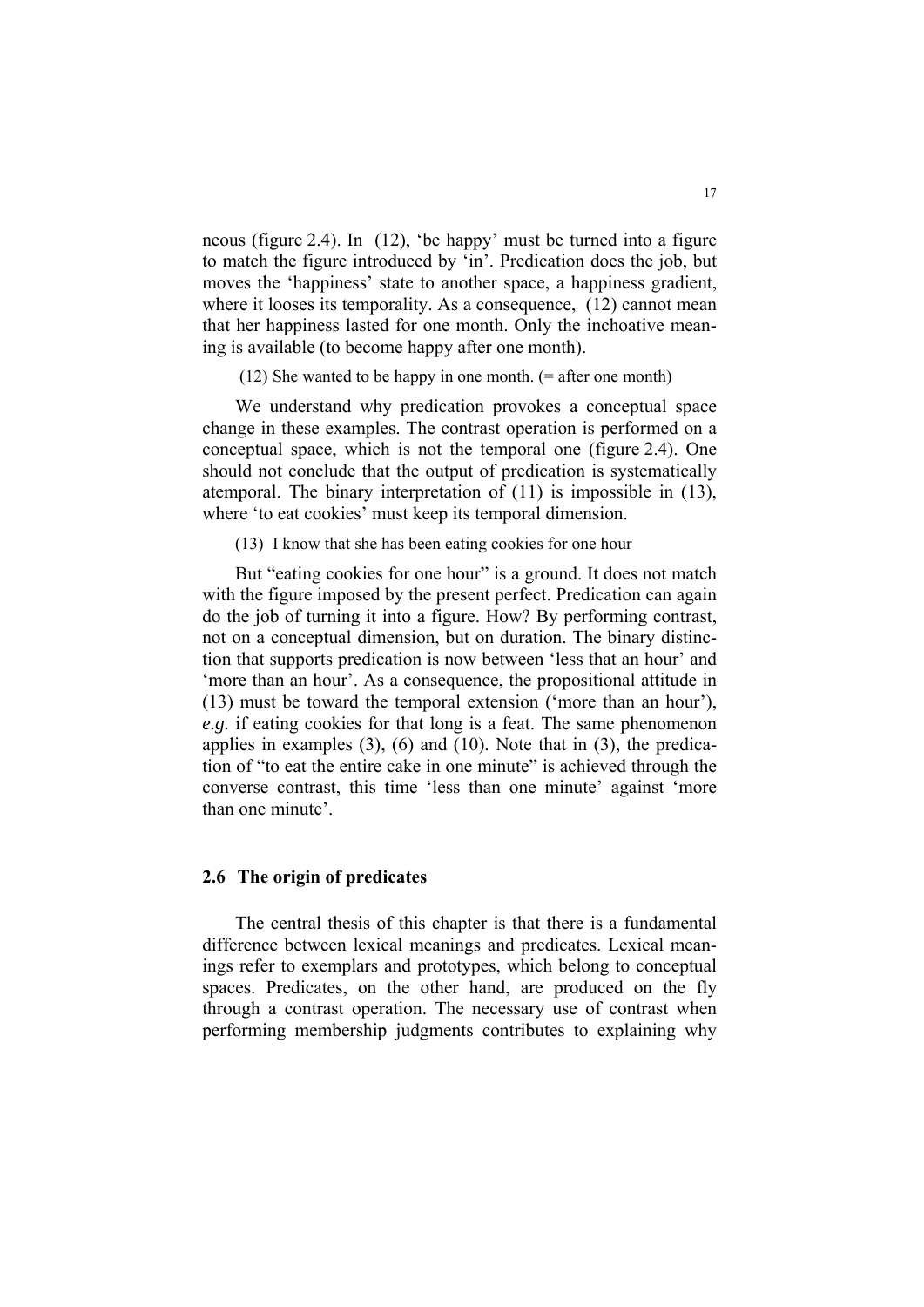the 'extension' of lexical meanings in conceptual spaces is found to correspond to convex regions, as observed by Gärdenfors (2000).

This position entails that predicates are exclusively dynamic representations that have no long-term, context-independent existence. This solves the three-interface problem (figure 2.1). Predicates are no duplicates of perception, since they are built on perception when needed. And the fact that predicates are not permanent structures avoids all the paradoxes associated with the LOT hypothesis (Ghadakpour, 2003): absence of correct and complete definitions, holism, grounding problem, monotony of compositionality.

The difference introduced here between meanings and predicates allows us to consider the possibility that we share the former with other animals, but not the latter (Dessalles, 2007). Animals like chimpanzees are perfectly able to learn lexical meanings (Savage-Rumbaugh & Lewin, 1994). There ability to form predicates is however doubtful. Animals can be trained to perform contrasts and to name them on specific dimensions. For instance, a grey parrot (Alex) was able to tell the difference between two collections of objects (Pepperberg, 1999). Alex could say that the two collections differed by their shape or their colour. He could even say 'None' when he noticed no difference. This is exactly what our predicative ability allows us to do. Note, however, that Alex's performance results from hundreds of repetitive exercises and cannot be transferred to new conceptual spaces. It is likely that this performance, which can be reproduced with artificial neural networks, is obtained by statistical selection of relevant dimensions. The claim is not that animals cannot perform complex distinction between objects. They obviously can. But the distinction has no predicative status. The output of contrasts performed by human beings is a new conceptual representation that can be named. Every human being does this spontaneously on any perceptual dimension, without previous training. This ability, universal in our species, seems inexistent in other species.

If this hypothesis is correct, then we must ask what type of function the predicative ability has in our species that it has not in other species. I submitted elsewhere that predication emerged as a device to detect lies and errors (Dessalles, 1998; 2007), and to do it publicly. The ability to contrast what others say with what we saw allows us to name the difference ("What she wrote is too *thin* to be a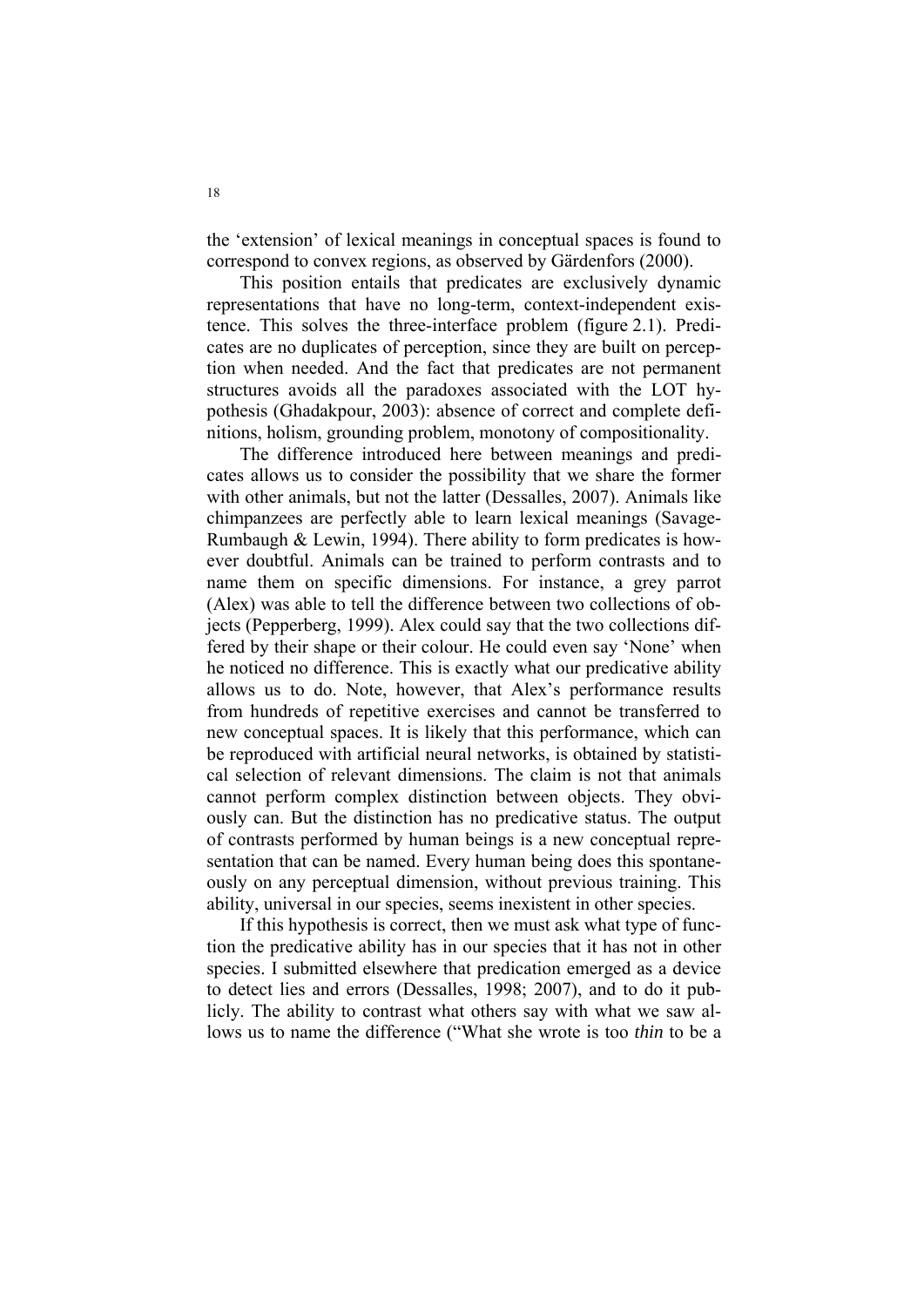book"). In other words, predication would have emerged in the first place because it supports our ability to perform explicit negation. It is perfectly possible to process perception and even to communicate about it without the predicative ability. This is possibly what previous hominin species did if protolanguage, as defined by Bickerton (1990), ever existed. The combination of lexical meanings ("house + neighbour + fire") can be done without any need of predication. However, negation, logical reasoning, comparisons and the expression of attitudes are achieved in our species by means of predicates.

We only considered here predicates with one variable. Though some authors claim that all predicates can be constructed based on one-place predicates (Hurford, 2003), the way events and actions undergo predication is not yet clear from a cognitive perspective. The Gärdenfors (2014) model of events, which involves two entities (agent and patient) and two vectors (one representing the force exerted by the agent on the patient, the other to represent the resulting change), is an interesting step towards an explanation of how complex predicates are dynamically formed. Again, we must draw a clear line between lexical meanings (especially the meaning of verbs), which are prototypes, and predicates, which are built on the fly. The role of the contrast operation in such a process is still unclear.

By distinguishing lexical meanings from predicates, one avoids many of the traditional theoretical difficulties in which fundamental semantics is entangled. The acknowledgment of the dynamic nature of predicates, which are no more than transitory representations, opens the way to new approaches to some semantic phenomena. The case of aspectual properties has been evoked in the preceding section. We need to investigate other dynamic devices that lie at the interface between language, perception and reasoning (figure 2.1) and that allow us to process spatial relations, tense, determination, quantification or modality. The contrast operation, which operates on conceptual spaces, could play a significant role in these future theories.

**Acknowledgments** This research is based on a past collaboration with Laleh Ghadakpour. I would like to thank Damien Munch for his fruitful comments. Part of this research is funded by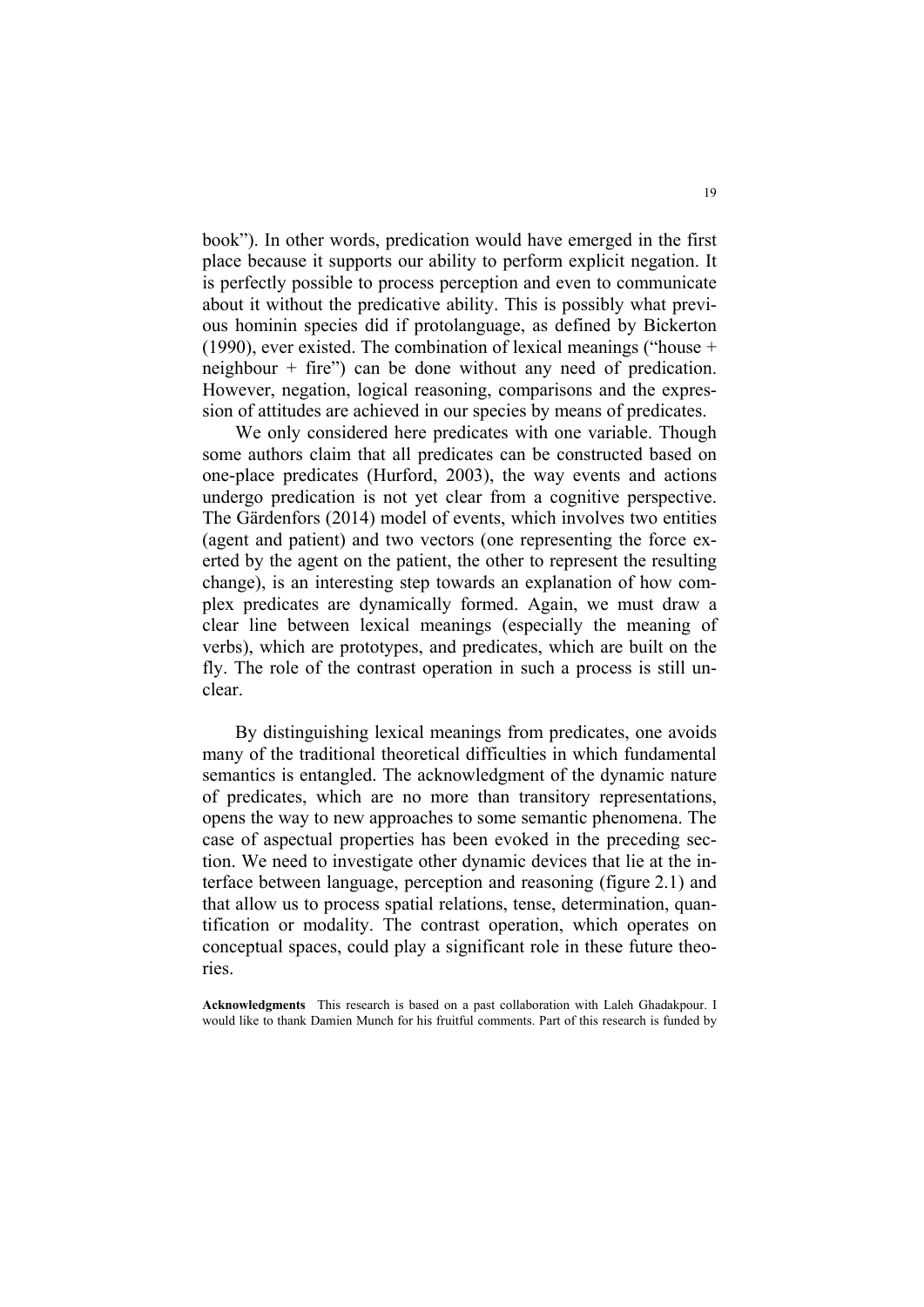the "Chaire Modélisation des Imaginaires, Innovation et Création" (http://imaginaires.telecomparistech.fr).

#### **References**

Bickerton, D. (1990). *Language and species.* Chicago: University of Chicago Press.

- Bratman, M. E., Israel, D. J. & Pollack, M. E. (1988). Plans and resource-bounded practical reasoning. *Computational Intelligence*, *4* (4), 349-355.
- Chomsky, N. (2000). *New horizons in the study of language and mind.* Cambridge: Cambridge University Press.
- Dessalles, J-L. (1998). Altruism, status, and the origin of relevance. In J. R. Hurford, M. Studdert-Kennedy & C. Knight (Eds.), *Approaches to the evolution of language: Social and cognitive bases*, 130-147. Cambridge: Cambridge University Press.
- Dessalles, J-L. (2007). *Why we talk The evolutionary origins of language.* Oxford: Oxford University Press.
- Dessalles, J-L. (2008). *La pertinence et ses origines cognitives Nouvelles théories.* Paris: Hermes-Science Publications.
- Fodor, J. A. (1975). *The language of thought.* Oxford: Havard Univ. Press.
- Fodor, J. A. (1981). *Representations : philosophical essays on the foundations of cognitive science.* Cambridge, MA: M.I.T.Press.
- Fodor, J. A. (1994). Concepts: a potboiler. *Cognition*, *50*, 95-113.
- Fodor, J. A. (1998). *Concepts: where cognitive science went wrong.* Oxford: Clarendon Press.
- Fodor, J. A. & Lepore, E. (1992). *Holism A shoper's guide.* Cambridge, MA: Blackwell.
- Fodor, J. A., Garrett, M. F., Walker, E. C. T. & Parkes, C. H. (1980). Against Definitions. *Cognition*, *8*, 263-367.
- Ghadakpour, L. (2003). *Le système conceptuel, à l'interface entre le langage, le raisonnement et l'espace qualitatif: vers un modèle de représentations éphémères.* Paris: Thèse de doctorat, Ecole Polytechnique.
- Gärdenfors, P. (2000). *Conceptual Spaces: The Geometry of Thought.* Cambridge, MA: MIT Press.
- Gärdenfors, P. (2014). *Geometry of meaning Semantics based on conceptual spaces.* Cambridge, MA: MIT Press. (in press)
- Harnad, S. (1990). The Symbol Grounding Problem. *Physica D*, *42*, 335-346.
- Hurford, J. R. (2003). The neural basis of predicate-argument structure. *Behavioral and Brain Sciences*, *26* (3).
- Kamp, H. & Partee, B. (1995). Prototype theory and compositionality. *Cognition*, *57* (2), 129- 191.
- Jackendoff, R. (1983). *Semantics and cognition.* Cambridge: The MIT Press.
- Johnson-Laird, P. N. (1977). Procedural semantics. *Cognition*, *5*, 189-214.
- Langacker, R. W. (1987). *Foundations of Cognitive Grammar: Theoretical Prerequisites.* Stanford: Stanford University Press.
- Machery, E. (2009). *Doing without concepts*. Cambridge, MA: Oxford University Press.
- Munch, D. (2013). *Un modèle dynamique et parcimonieux du traitement automatisé de l'aspect dans les langues naturelles*. PhD dissertation, *to appear.*
- Munch, D. & Dessalles, J-L. (2014). Assessing Parsimony in Models of Aspect. In P. Bello, M. Guarini, M. McShane & B. Scassellati (Eds.), *Proceedings of the 36th Annual Conference of the Cognitive Science Society*. Austin, TX: Cognitive Science Society.
- Murphy, M. L. (2003). *Semantic relations and the lexicon.* Cambridge, UK: Cambridge University Press.

20